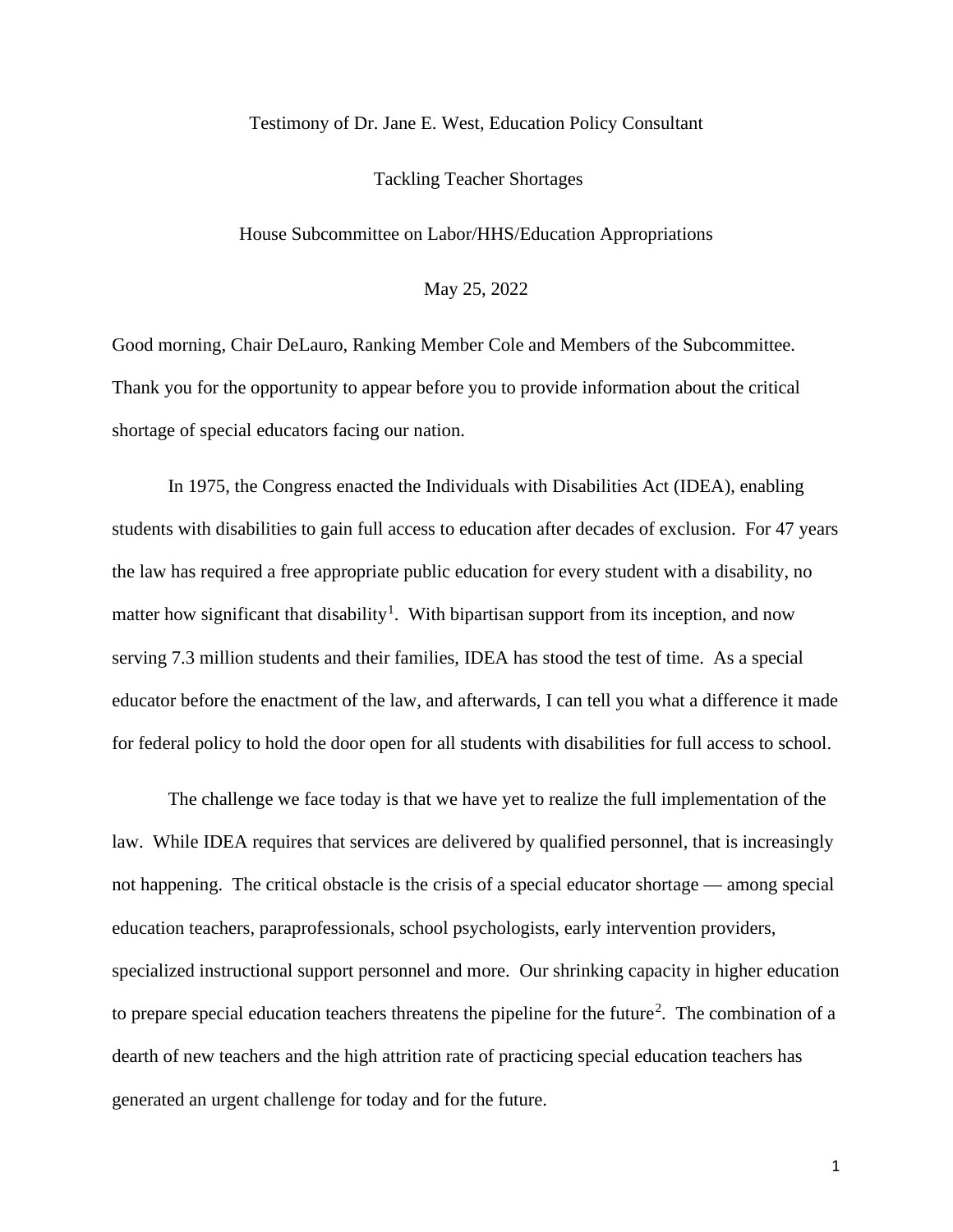At the same time, we confront this shortage tsunami, the number of students requiring special education services has increased. The number of students receiving special education services under IDEA has risen by 17% since 2000-2001<sup>[3](#page-8-2)</sup>. Between 2017-18 and 2020-21 alone the increase was 8%. In some states as many as 19% of students receive special education services. In addition, the mental health needs of our students, exacerbated by the COVID pandemic, have put additional pressure on our workforce.

It is important to note that most of the funding that is dedicated to IDEA goes to the state grant program — \$13.3 Billion in Fiscal Year 2022. These much-needed funds are provided to states and districts to carry out the law in provision of a free appropriate public education for every eligible student. However, they are not targeted to the preparation of the special education workforce. Funding to prepare the workforce of the future is supported primarily through Part D Personnel Preparation of IDEA. The investment in the preparation of the workforce to implement IDEA represents less than 1% of all IDEA funds, a proportion that is insufficient to address the personnel needs<sup>[4](#page-8-3)</sup>.

# **Scope of the Special Educator Shortage**

- $\triangleright$  48 states and the District of Columbia reported a shortage of special education teachers in 2021-22.
- $\triangleright$  Most states identify special education as their greatest teacher shortage field.
- $\geq 98\%$  of school districts report special education shortages.
- $\triangleright$  At least 25,243 special education teacher positions were filled by individuals who were not fully qualified for those positions in 2018-19 including
	- o In the state of Nevada 20.44% of those serving as special education teachers were not fully qualified; in Louisiana 18% and in Oklahoma 15% were not fully

2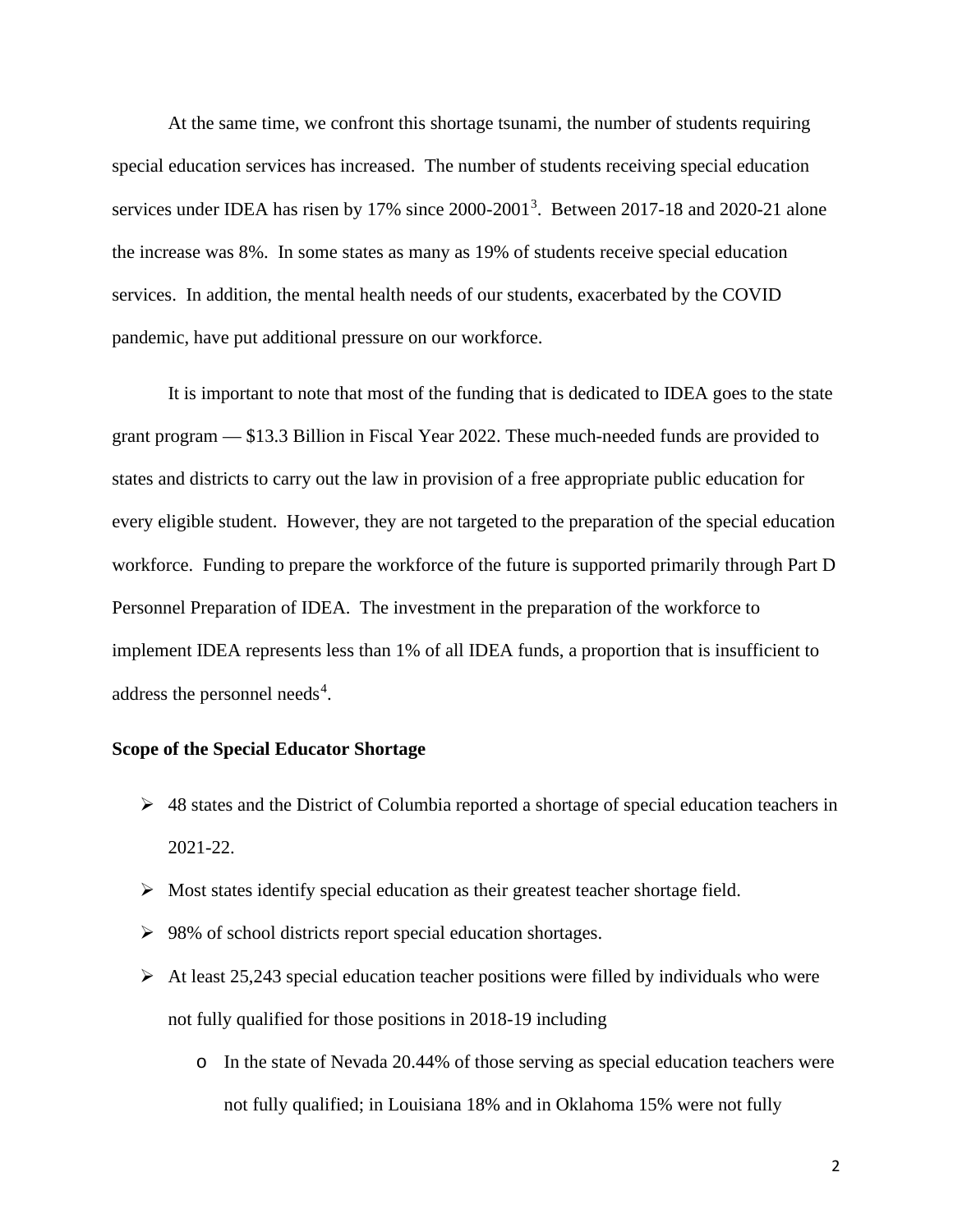qualified; in Texas 5800 individuals serving as special education teachers were not fully qualified to do so.

- $\triangleright$  The proportion of uncertified teachers grew by 50% from 2014 to 2016 and that number continues to grow. In some states, such as California, over half of new special educators entering the field are not fully prepared for the job<sup>[5](#page-8-4)</sup>.
- $\triangleright$  The turnover of practicing special education teachers is reported to be about twice that of general education teachers, as much as 15% per year.
- $\triangleright$  The number of candidates completing programs for initial licensure in special education declined by 16% between 2011-12 and 2019-20. In traditional comprehensive preparation programs, the decline was 27%.
- $\triangleright$  Only 18% of special education teachers are from diverse backgrounds; in schools with the greatest concentration of students of color, special education teachers are 80% more likely to turn over than in schools with the lowest concentration of students of color<sup>[6](#page-8-5)</sup>.
- $\triangleright$  Key contributors to the shortage are the cost of college and taking on student debt, working conditions -- including lack of support from administrators -- and low compensation.
- $\triangleright$  The shortage of special education faculty in higher education is fueling the shortage of special education teachers; since 2009 there has been a 19% reduction in the number of special education doctoral programs.
- $\triangleright$  In states which have more teacher preparation programs, there is less of a shortage of special education teachers.

As states are scrambling to find special education teachers, many schools have no other choice but to hire unqualified teachers to fill these vacancies. States and districts have had to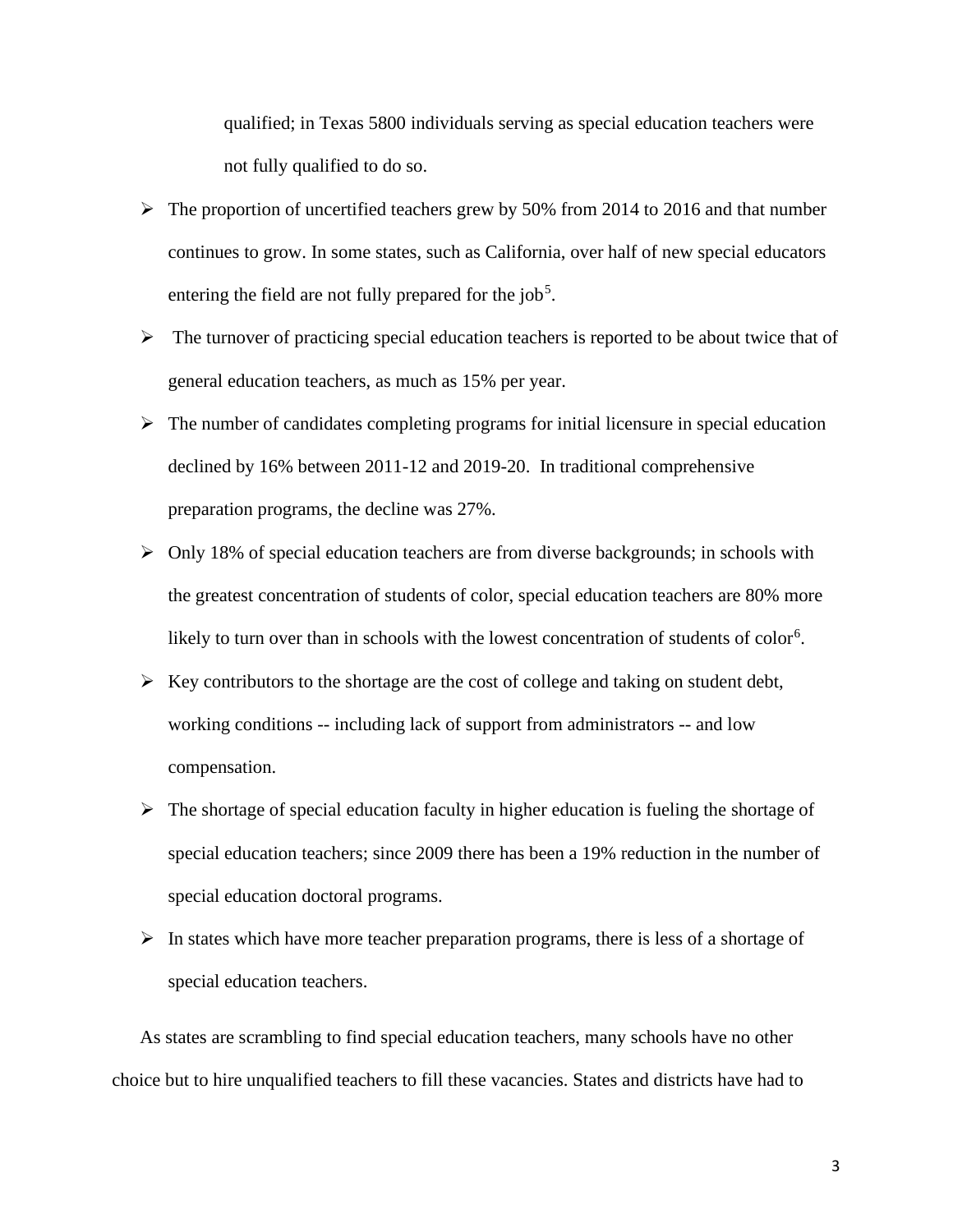respond immediately to address the shortage – in ways that are unsustainable and over time and will exacerbate the problem rather than solve it. Lowered standards for certification, an increase in the use of long-term substitutes, and the expansion of short-term programs which place people as teachers without the needed skills and knowledge will keep the schools open but will not generate the results that we want for students with disabilities nor expand the qualified workforce.

In desperation, some states have taken unprecedented action. In February, in New Mexico, 78 members of the New Mexico National Guard were called up to serve as substitute teachers in February. They responded to a call from Governor Michelle Lujan Grisham, who also asked state employees to volunteer in an effort to keep schools open during an acute shortage of teachers exacerbated by the omicron wave of COVID-19<sup>[7](#page-8-6)</sup>. And they are not alone. In January Oklahoma Governor Kevin Sitt issued an executive order allowing state employees to work as substitute teachers while retaining their regular jobs. In Texas, California, Minnesota, and beyond parents without any prior experience or training in education were asked to serve as substitute teachers. We find ourselves in an untenable situation where our students with the greatest needs and vulnerabilities are being served by totally unprepared personnel<sup>[8](#page-8-7)</sup>.

The shortage leads to larger caseloads for special educators — with less time for students with complex needs. And stretched too thin, special educators burn out and students are underserved<sup>[9](#page-8-8)</sup>. The situation in Vermont is unfortunately not unusual. Families with students who receive physical and occupational therapy or who benefit from hands-on learning were highly anticipating the return to in-person learning after a period of remote instruction and services that left many students behind. "When we started coming back in person, suddenly, there were not enough service providers," said Karen Price, the director of family support for the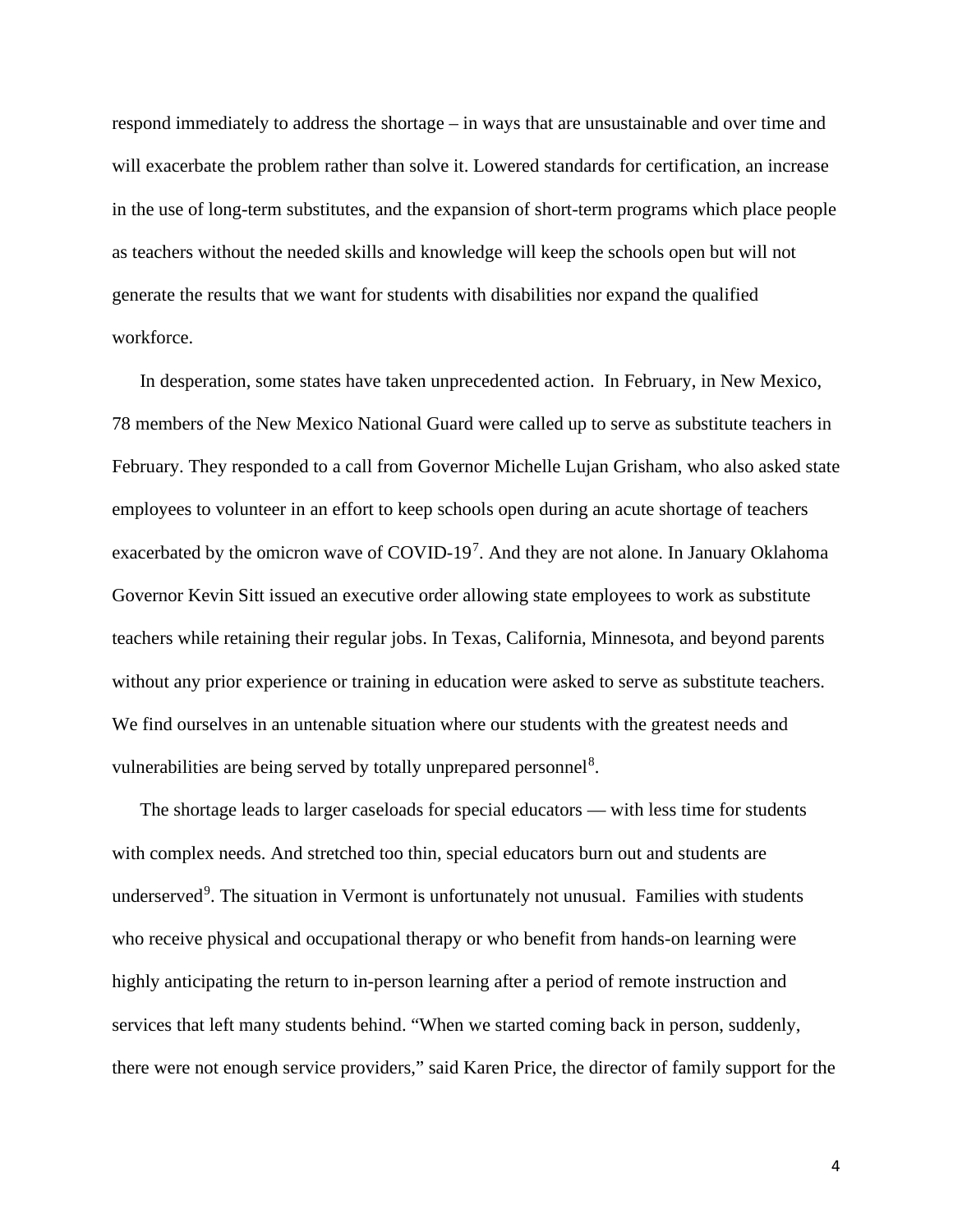Vermont Family Network. The result was shortened school days due to a lack of personnel, or staff without training stepping in to fill roles reserved for specialists. In some cases, students did not receive services at all.

In contrast, consider the following. A parent recently shared with me her journey with her son with dyslexia which was presenting great obstacles to him in learning to read, resulting in tremendous frustration. When he gained access to fully prepared teachers with expertise in reading instruction, he blossomed. Today, at age 27, having completed a BA with academic honors in botany, he is applying to a doctoral program in forestry and ecology. And now he reads all the time. This is the difference that highly trained teachers make.

A GAO report found a positive relationship between the percent of inexperienced teachers and the likelihood that students would receive a range of disciplinary consequences, including suspension, expulsion, and referral to law enforcement<sup>[10](#page-9-0)</sup>. In addition, students with disabilities are overrepresented in suspensions and expulsions, particularly when they are students of color.

**We know preparation matters.** Generally, teachers who are underprepared -such as those entering teaching through emergency and alternative pathways that do not offer student teaching and a full curriculum for teaching- are 2-3 times more likely to leave than those who are fully prepared. Comprehensive preparation is an effective antidote to high teacher turnover $^{11}$ . Research shows that fully prepared and credentialed educators are more likely to stay in the field and best equipped to deliver results for students<sup>12</sup>. Teacher preparation and experience in special education serve to enhance achievement in reading and math for students with disabilities<sup>[13](#page-9-3)</sup>. Without the qualified personnel, student outcomes suffer.

Multiple innovative solutions are in place across the country. The [University of Central](https://exceptionalchildren.org/events/information-implementation-combatting-shortages-educators-serving-swds/educator-preparation-innovation-creating-pathways-strengthen-recruitment)  [Florida](https://exceptionalchildren.org/events/information-implementation-combatting-shortages-educators-serving-swds/educator-preparation-innovation-creating-pathways-strengthen-recruitment) partners with schools to employ teacher candidates as substitute teachers, providing them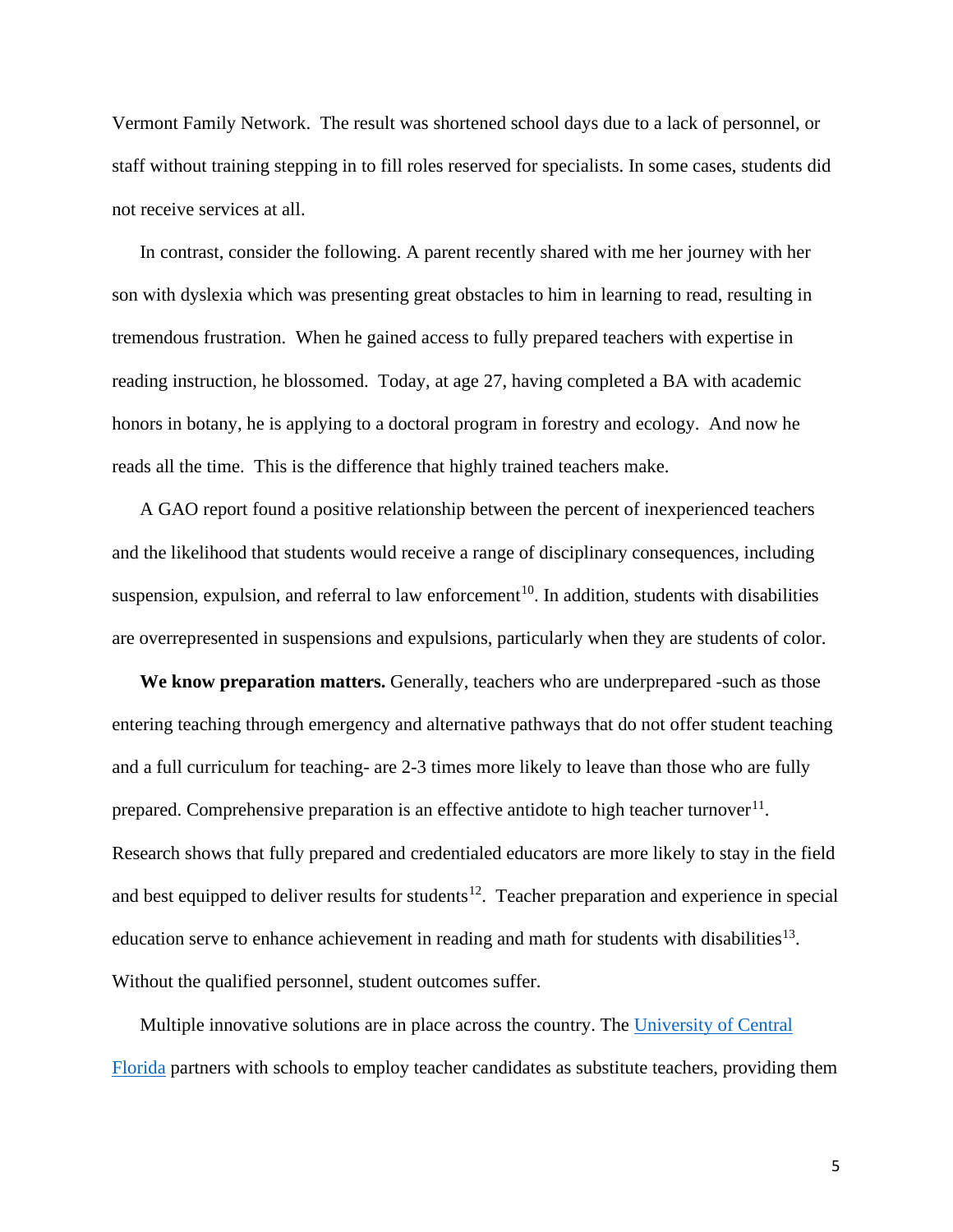with credit toward program completion and intense supervision while they meet the district needs for substitutes, thus building a pipeline. Intensive induction and mentoring programs for new special educators are effective in retaining inexperienced teachers who otherwise might  $leave<sup>14</sup>$  $leave<sup>14</sup>$  $leave<sup>14</sup>$ 

- Teacher residency programs, such as the [Richmond Teacher Residency](https://teachrtr.org/) program run by Virginial Commonwealth University and Richmond Public Schools, are effective in attracting a diverse set of teacher candidates and placing and retaining new special education teachers.
- Innovative recruitment strategies, such as concurrent enrollment partnerships between teacher preparation programs and high schools like the one at the [University of](https://exceptionalchildren.org/events/information-implementation-combatting-shortages-educators-serving-swds/educator-preparation-innovation-creating-pathways-strengthen-recruitment)  [Northern Colorado,](https://exceptionalchildren.org/events/information-implementation-combatting-shortages-educators-serving-swds/educator-preparation-innovation-creating-pathways-strengthen-recruitment) are promising.
- Grow Your Own programs, such as the [Michigan State University](https://exceptionalchildren.org/events/information-implementation-combatting-shortages-educators-serving-swds/educator-preparation-innovation-creating-pathways-strengthen-recruitment) program which supports working special education teacher aides to become fully credential special education teachers are demonstrating success.
- Dual certification programs, such as the one at [Bowling Green State University,](https://www.bgsu.edu/education-and-human-development/school-of-teaching-and-learning/inclusive-early-childhood-education.html) prepare candidates to serve as both general and special education teachers, thus equipping teachers to be effective with all students.

Two federal programs have solid and proven track records in carrying out the solutions described above, and a newly funded one will make an important contribution in diversifying our workforce using strategies which impact retention and student success<sup>15</sup>.

*Increase Funding for the Individuals with Disabilities Act Part D Personnel Preparatio.*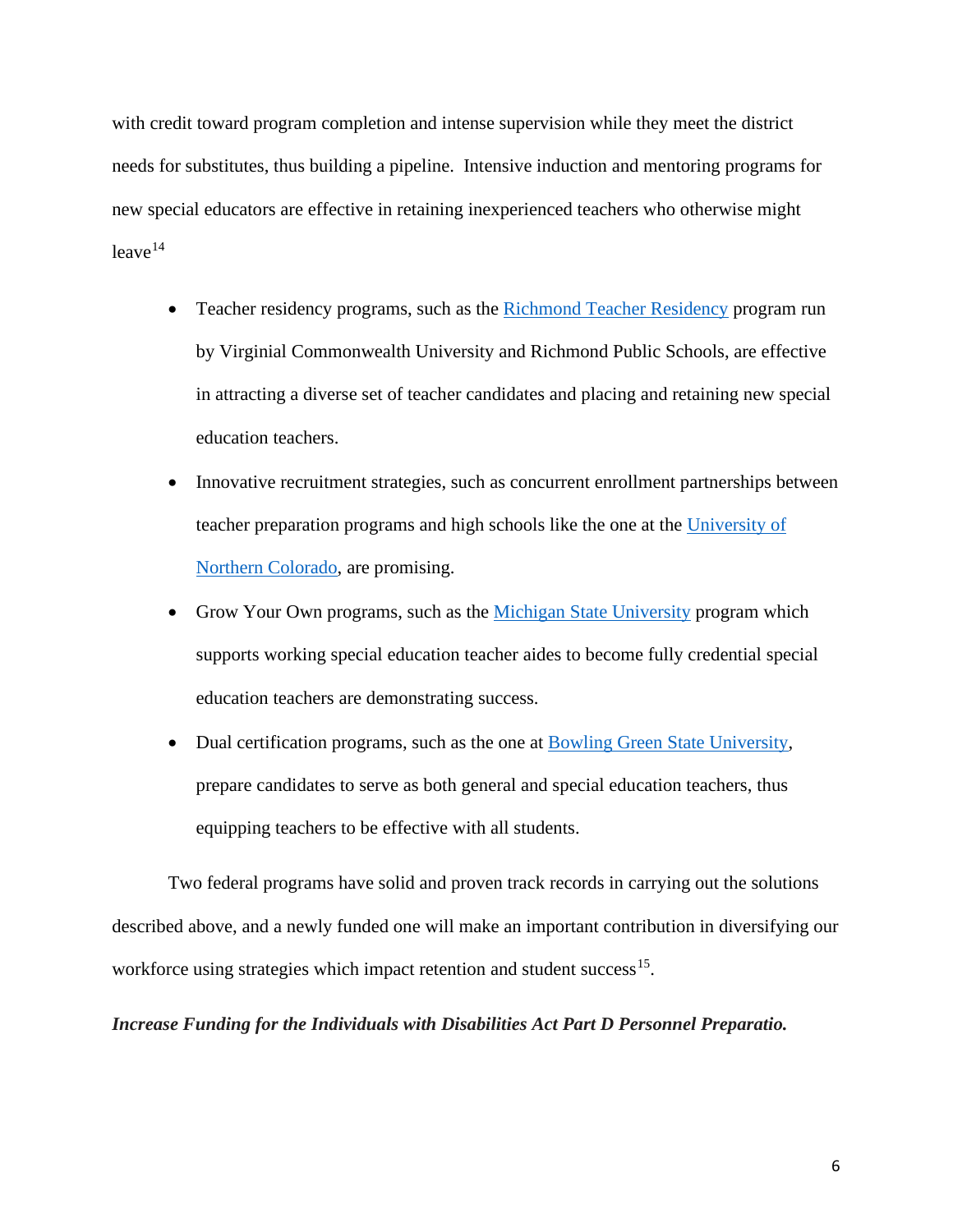IDEA Personnel Preparation Program is designed to increase the pipeline of well-prepared special education teachers, early interventionists, administrators, specialized instructional support personnel, and higher education faculty. Part D programs are often referred to as the "backbone" of special education, supporting an infrastructure that serves as a quality assurance mechanism for the provision of mandated services to students with disabilities. In 2016, 1,593 scholars completed programs. In programs where scholar stipends are authorized, 73% of the grant funds directly supported students. This program is an essential component of IDEA, investing in a foundation of deployed special educators to ensure the provision of a free appropriate public education for all eligible students. All scholars who are prepared with IDEA Personnel Preparation funds have a service obligation of two years for every one year they are supported by IDEA funds.

# *Increase Funding for the Teacher Quality Partnership Program*

The Teacher Quality Partnership (TQP) grant program funds comprehensive educator preparation programs at institutions of higher education in partnership with high need school districts. TQP grants pair intensive student teaching under the supervision of an expert mentor teacher with coursework in children's learning and development, as well as research based instructional strategies, including how to differentiate instruction. TQP funds a range of comprehensive educator preparation programs including teacher residencies, school leader preparation, and undergraduate and graduate preparation programs. Residencies offer financial support that helps underwrite the cost of preparation in exchange for a service commitment of teaching a high-need subject in an underserved school for at least 3 years. Grow Your Own programs, including paraprofessional teacher training programs, 2+2 programs, and applied baccalaureate programs, recruit and train teacher candidates from nontraditional populations that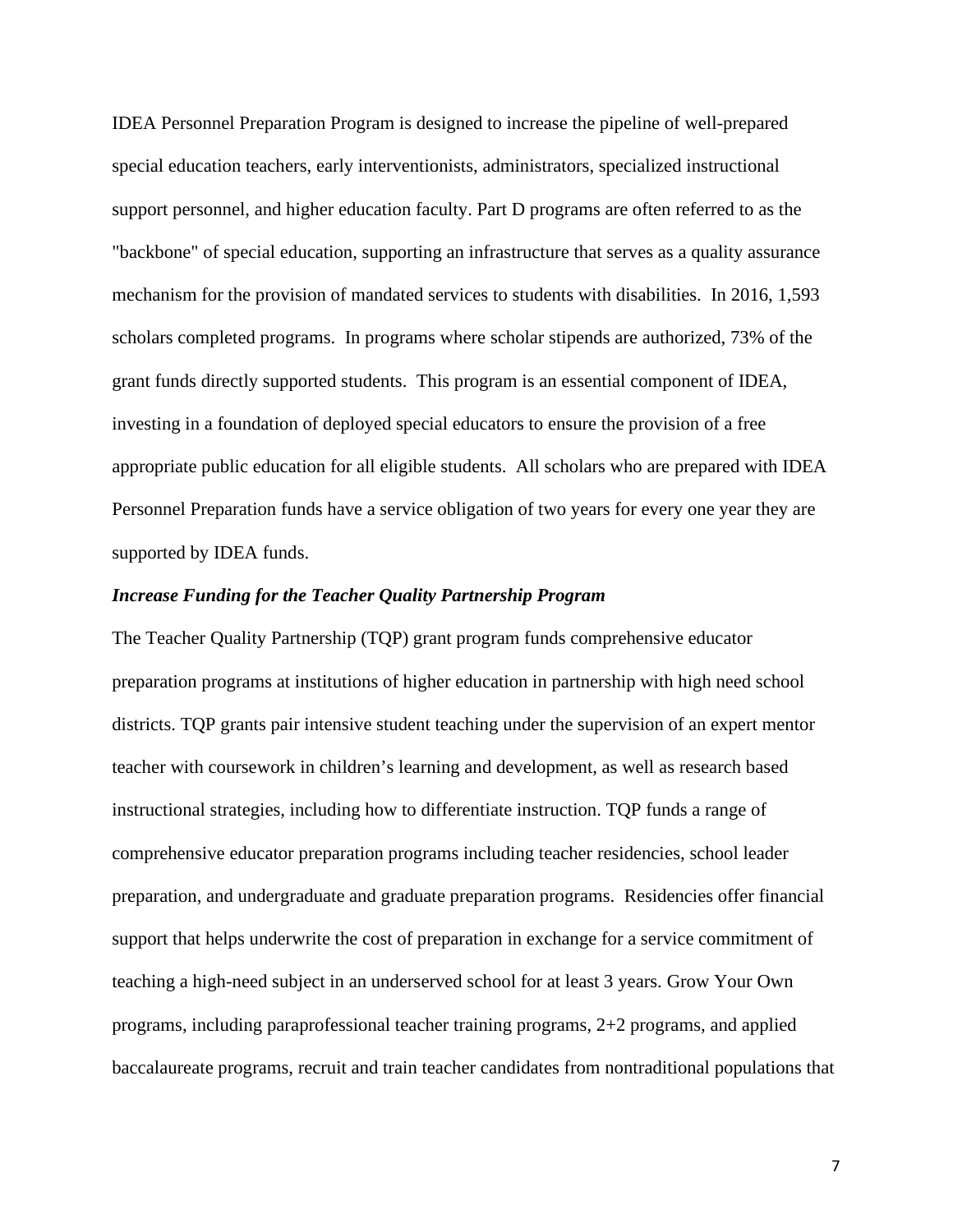are more likely to reflect the local communities they plan to teach in  $16$ . Increased investments in TQP would help expand teacher residencies and Grow Your Own programs.

#### *Increase Funding for the Augustus F. Hawkins Centers for Excellence Program*

The Augustus F. Hawkins Centers for Excellence program is specifically designed to support comprehensive teacher preparation programs at Historically Black Colleges and Universities (HBCUs), Tribal Colleges and Universities (TCUs), and other minority-serving institutions (MSIs) of higher education including Alaska Native-serving or a Native Hawaiian-serving institutions, Asian American and Native American Pacific Islander-serving institutions, Hispanic-Serving Institutions, Native American-serving nontribal institution, and Predominantly Black Institutions (PBIs). Teacher preparation programs at these institutions are a long-standing source of well-prepared and diverse teachers<sup>17</sup>. For example, despite making up just 3% of institutions of higher education, HBCUs prepare 50% of the nation's Black teachers. This is a critical program that must be well funded to support a well-prepared, diverse, and stable educator workforce.

In summary, students with disabilities need access to a well-prepared, diverse, experienced, and stable special educator workforce. Special educator shortages are widespread and severe and have critical equity implications. Underprepared teachers do not have adequate training to meet the significant and wide-ranging needs of students with disabilities and are more likely to leave the profession. Improving access to comprehensive preparation pathways -- in addition to addressing student debt, workplace conditions, and compensation -- is imperative. There is a direct link between well prepared special educators and ensuring that students with disabilities receive the services they are entitled to under IDEA. *Federal policy can and must help support and stabilize the workforce. The level of investment needed is much greater than*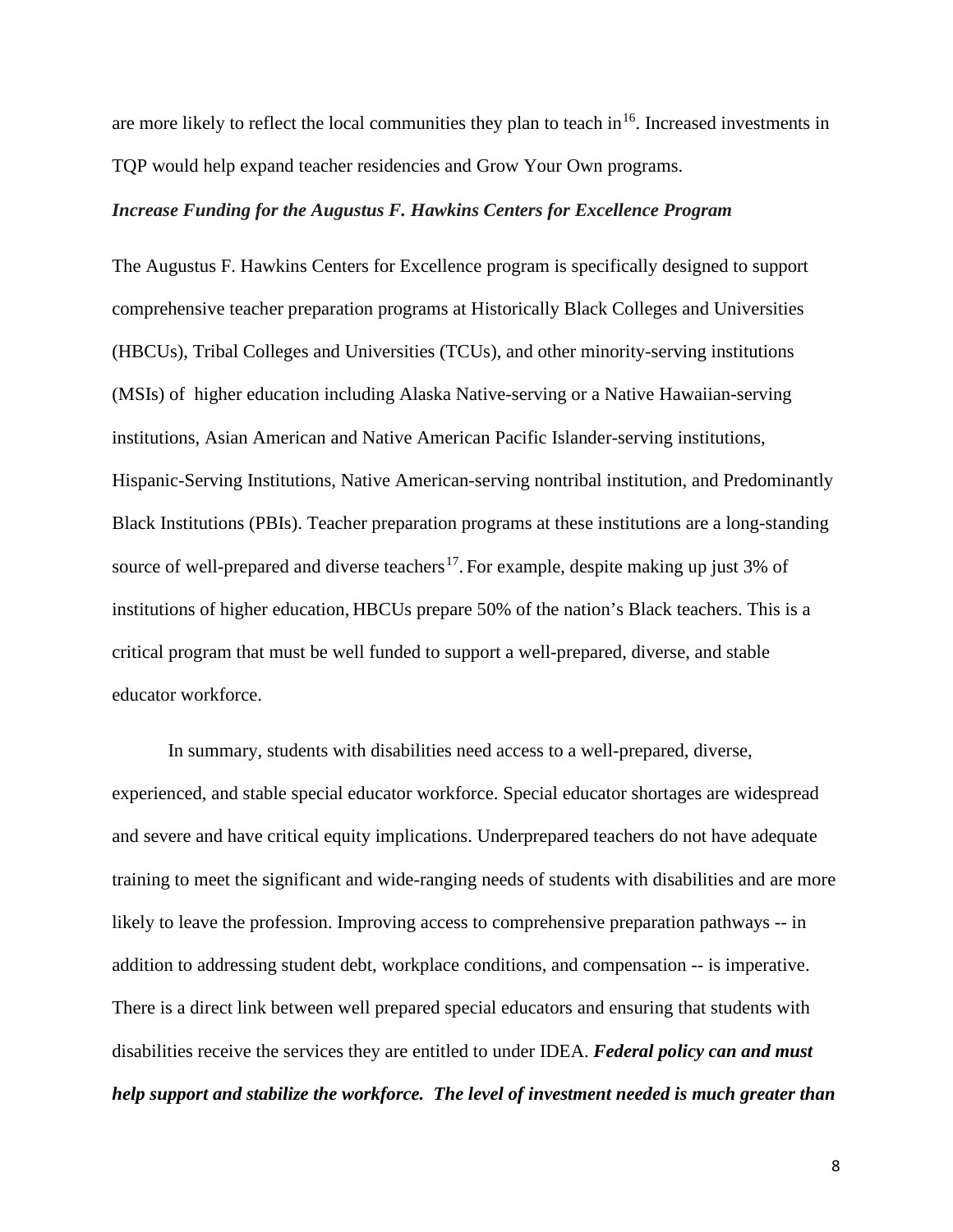# *current federal support. Increases to the longstanding bipartisan programs I outlined above can be achieved through the annual appropriations process.*

In closing, I would like to note that for the last 8 years I have taught special education doctoral students from universities all over the country, helping them to connect research and practice to policy. I never cease to be astounded by the vast experience, skill, knowledge, and motivation of these scholars. They are our future – our special education leaders, researchers, and new faculty who will train future generations of teachers. They leave me with optimism and inspiration. The only problem is that there simply are not enough of them.

Thank you again for the opportunity to speak on this pressing issue today, I look forward to your questions.

<span id="page-8-2"></span><sup>3</sup> National Center for Education Statistics. (2018). Table 204.70: Number and percentage of children served under Individuals with Disabilities Education Act (IDEA), Part B, by age group and state or jurisdiction: Selected years, 1990–91 through 2017–18. In U.S. Department of Education, National Center for Education Statistics (Ed.), Digest of Education Statistics. https://nces.ed.gov/programs/digest/d18/tables/ dt18\_204.70.asp?current=yes

<span id="page-8-3"></span><sup>4</sup> https://cef.org/cef-budget-book/

<span id="page-8-4"></span><sup>5</sup> https://edsource.org/2020/amid-shortages-schools-settle-for-underprepared-special-education-teachers/621656

<span id="page-8-5"></span><sup>6</sup> Carver-Thomas, D. & Darling-Hammond, L. (2017). *Teacher turnover: Why it matters and what we can do about it*. Palo Alto, CA: Learning Policy Institute

<span id="page-8-6"></span><sup>7</sup> https://www.npr.org/2022/02/02/1077056059/new-mexico-national-guard-substitute-teachers

<span id="page-8-8"></span><span id="page-8-7"></span><sup>8</sup> https://www.washingtonpost.com/education/2022/01/13/schools-parents-substitutes-omicron-shortage/ <sup>9</sup> DiNapoli, M.A., Jr. (2021, February 10). Eroding opportunity: COVID-19's toll on student access to well prepared and diverse teachers [Blog post]. https://learningpolicyinstitute.org/blog/covid-eroding-opportunity student-accessprepared-diverse-teachers

<span id="page-8-0"></span><sup>&</sup>lt;sup>1</sup> Individuals with Disabilities Education Improvement Act of 2004, Pub. L. No. 108-446, U.S.C § 1400 et seq. (2004). <https://www.congress.gov/bill/108th-congress/house-bill/1350>

<span id="page-8-1"></span><sup>2</sup> Higher Education Consortium for Special Education (2021, February). *The shortage of special education teachers and higher education faculty*. HECSE.